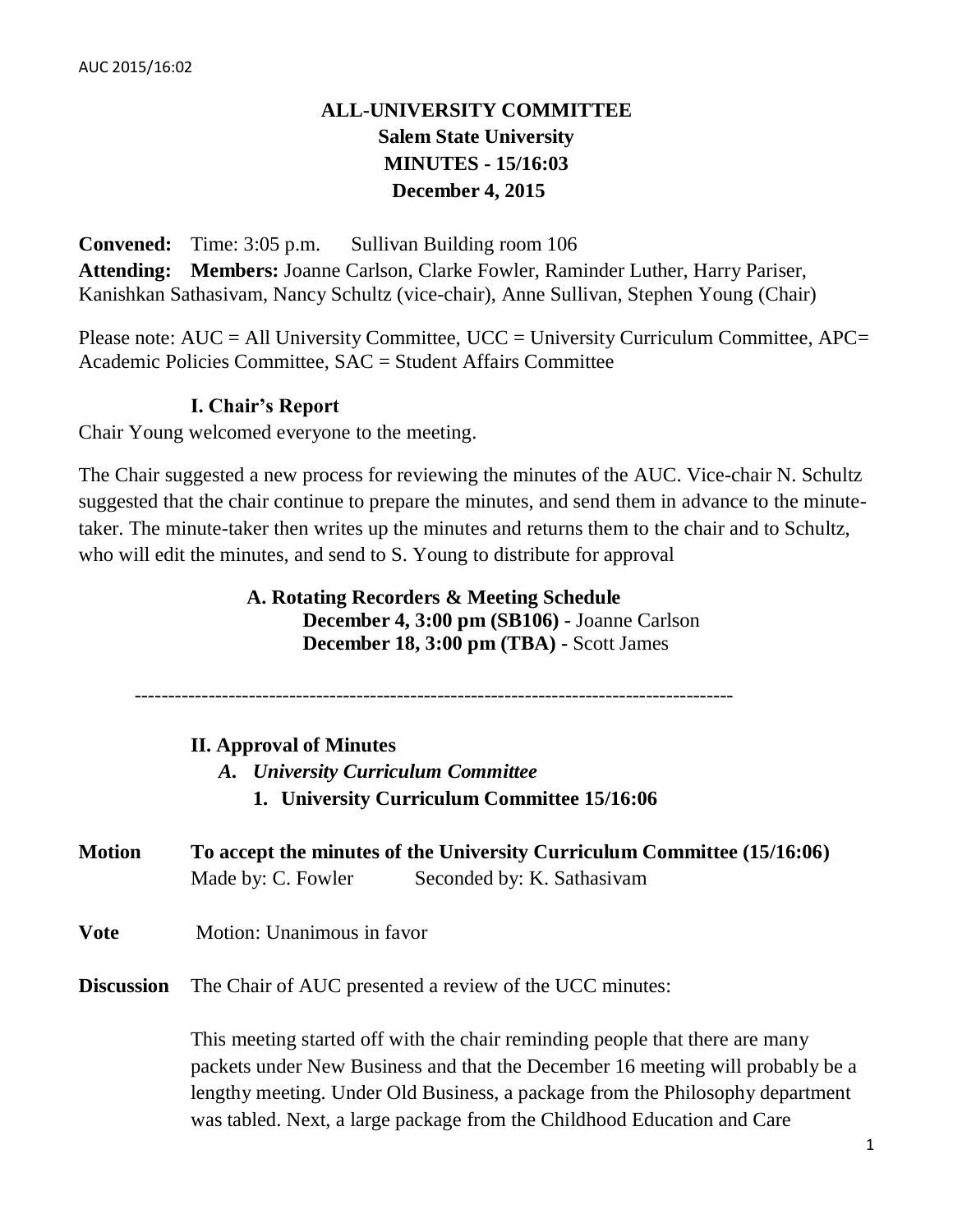Department was taken up. There were 10 items in the package. The Early Education and Care Concentration is a new program, which was approved last year, for students who will work in preschools. There were some minor changes suggested for some of the items, and the package was unanimously approved. There was an additional package from the Childhood Education and Care Department with 3 items that were unanimously approved.

Chair Young asked if there was any discussion.

No Discussion

**Motion** To end discussion of the minutes. Made by: K. Sathasivam Seconded by: C. Fowler **Vote** Motion: Unanimous in favor **Motion To approve the minutes of the University Curriculum Committee (15/16:06)** Made by: C. Fowler Seconded by: K. Sathasivam **Vote** Motion: Unanimous in favor ----------------------------------------------------------------------------------------- *B. Academic Policies Committee* **2. Academic policies Committee 15/16:03**

**Motion To accept the minutes of the Academic Policies Committee**  Made by: N. Schultz Seconded by: R. Luther

**Vote** Motion: Unanimous in favor

**Discussion** The Chair of AUC presented a review of the minutes:

This meeting was run by the Vice Chair and started off with various procedural matters. Next, the Standing Subcommittees gave their reports. The Academic Calendar subcommittee met and reviewed the calendar and is submitting questions to the Registrar for clarification. The calendar should be presented to the APC for review by the end of the semester. The Selective Retention subcommittee meets in January, June, and August to review appeals, so they have not met this fall. Under New Business, they took up a policy from the Childhood Education and Care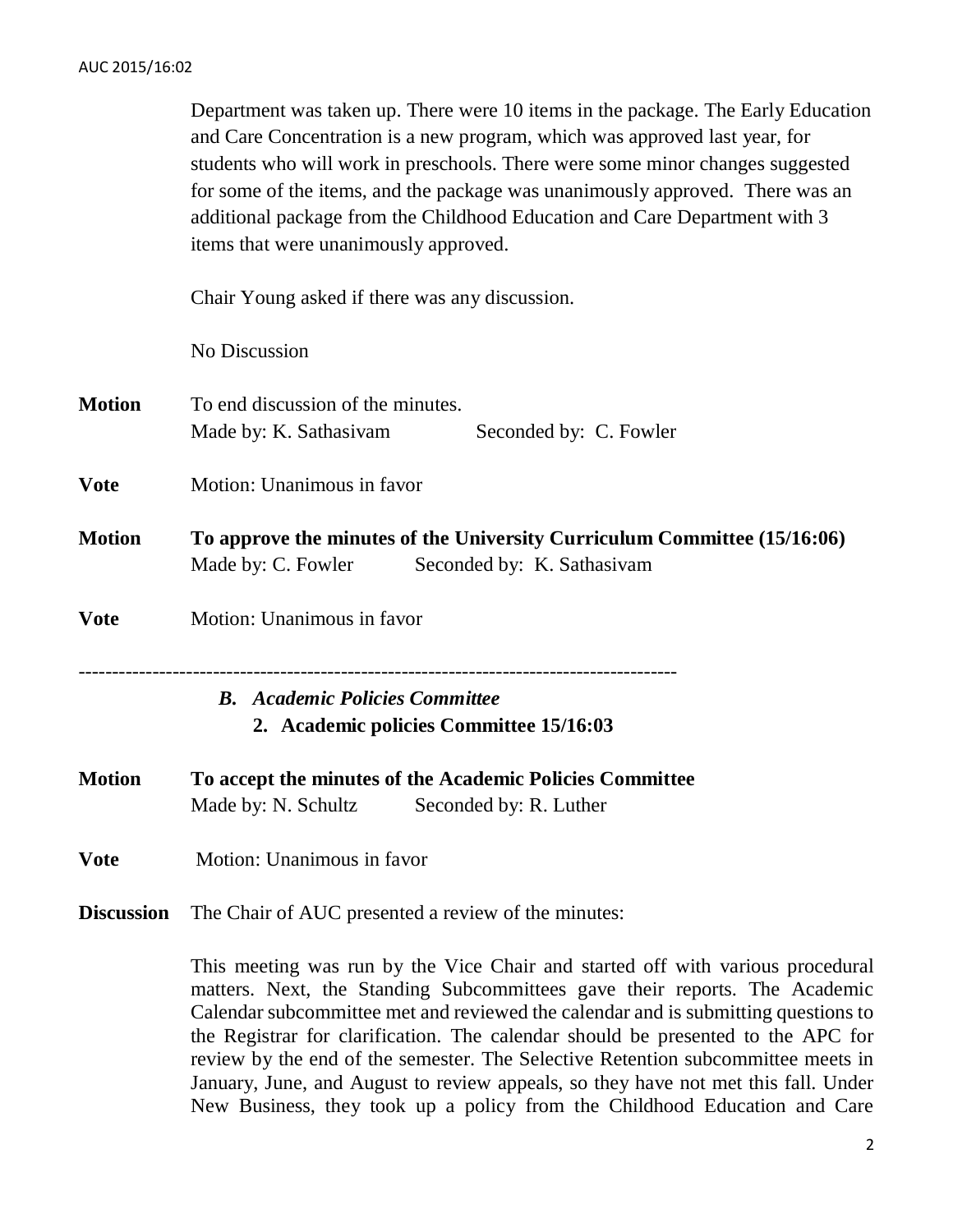Department: **Policy regarding the lifespan of elementary and early childhood education licensures courses (16:080).** The policy states that: "No education courses that are part of or required for either the early childhood or elementary teacher licensure course sequence may be more than seven years old at the start of a student teaching practicum." The rationale for this is that some students will come back to the university 17 or 18 years after taking their courses, looking to enroll in student teaching. If a student last took an education course more than seven years ago, the courses' content in their classes has most likely changed dramatically and is not current with the latest teaching practices. The university needs to ensure that students placed in schools are current in the field. There was considerable discussion, and then the policy was passed unanimously. Next they took up the issue of forming a subcommittee to work with the Graduate Education Council (GEC) to create a joint policy between APC and GEC around the 4+1 programs so there is a unified policy around courses taken in the 4+1 program and for students who do not complete the +1 and then return to the university. There was considerable discussion about the subcommittee's work and the importance of getting the policy right. There was a suggestion to have a member of the AUC joint the APC-GEC 4+1 committee. J. Cambone from the School of Education has been asked to convene the group. The subcommittee as now stands is: J. Cambone, P. Walker, K. Ratner (GEC), M. Miller (Registrar), Bonnie Galinski, S. Silvern.

Chair Young asked if there was any discussion.

A member requested clarification on whether S. Young was at the meeting. S. Young will request that APC minutes reflect that his comments included in the minutes were from an email correspondence.

C. Fowler provided clarification of proposal 16:080-Policy regarding the lifespan of elementary and early childhood education licensures courses: policy directly relates to ensuring currency in practice for students engaged in student teaching.

A member stated a concern that the policy applies to just one program and suggested there may be a need to look at all programs within the School of Education. It was asked if it would be J. Cambone's responsibility to address the need for similar policy across all programs within the School of Education. Discussion ensued about the policy.

S. Young will email J. Cambone regarding the possible need of a similar policy for all programs within the School of Education.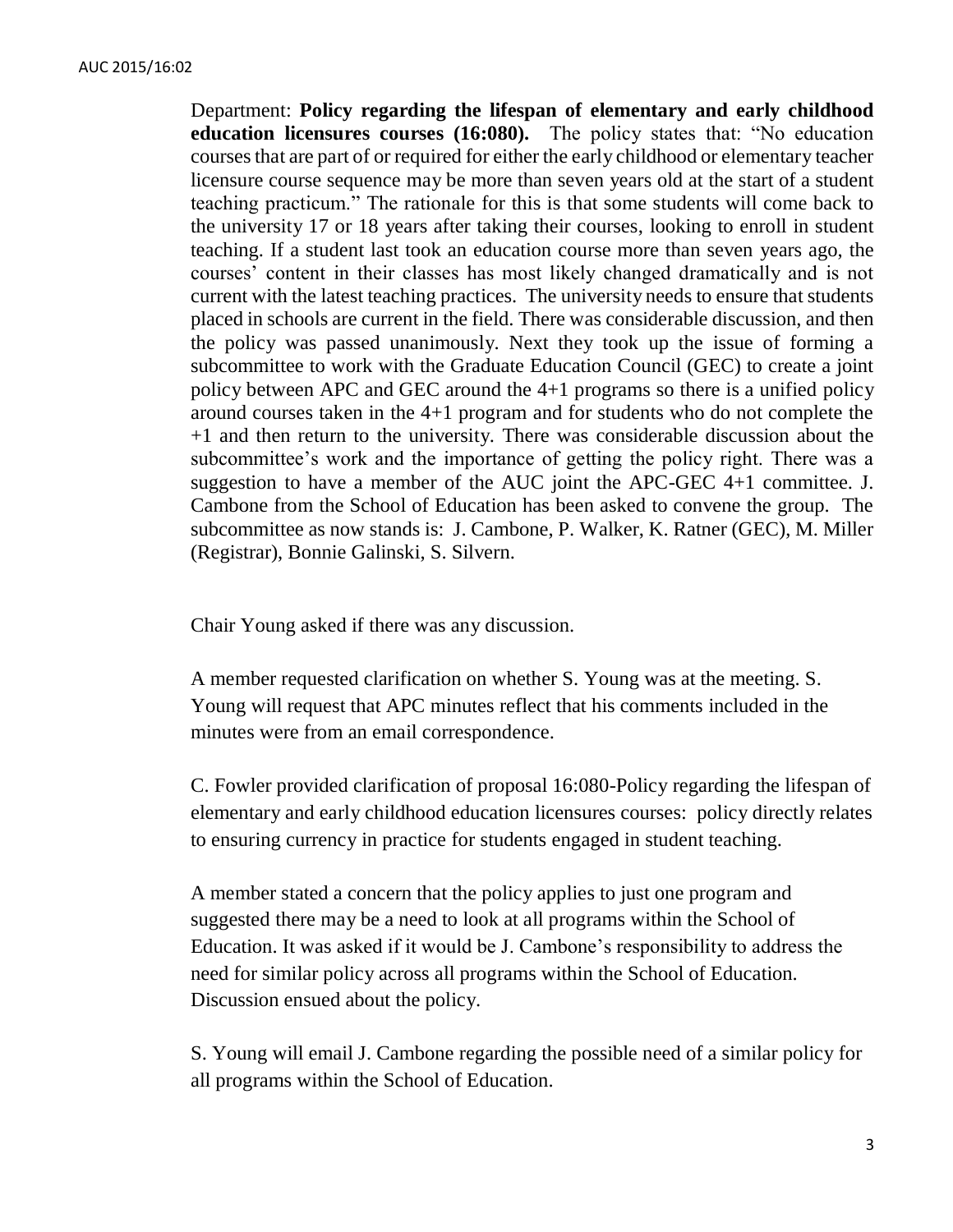S. Young will email APC to address the possible need for a six-year limit for courses at the undergraduate level.

Chair Young asked about whether the committee thought a member from AUC should join the subcommittee being formed to address policy issues pertaining to 4+1 programs.

|               | S. Young volunteered to serve on the committee.                                                                       |
|---------------|-----------------------------------------------------------------------------------------------------------------------|
| <b>Motion</b> | To end discussion of the minutes.<br>Made by: K. Sathasivam Seconded by: C. Fowler                                    |
| <b>Vote</b>   | Motion: Unanimous in favor                                                                                            |
| <b>Motion</b> | To approve the minutes of the Academic Policies Committee (15/16:03)<br>Made by: N. Schultz<br>Seconded by: R. Luther |
| <b>Vote</b>   | Motion: Unanimous in favor                                                                                            |

-----------------------------------------------------------------------------------------

*C. Student Affairs Committee* **3. Student Affairs Committee 15/16:01**

- 
- **Motion To accept the minutes of the Student Affairs Committee**  Made by: N. Schultz Seconded by: R. Luther
- **Vote** Motion: Unanimous in favor

**Discussion** The Chair of AUC presented a review of the minutes:

This meeting started off with the chair reviewing the charge of the committee and their accomplishments from last year (AY14-15). Then the Chair laid out the goals for the coming year that include: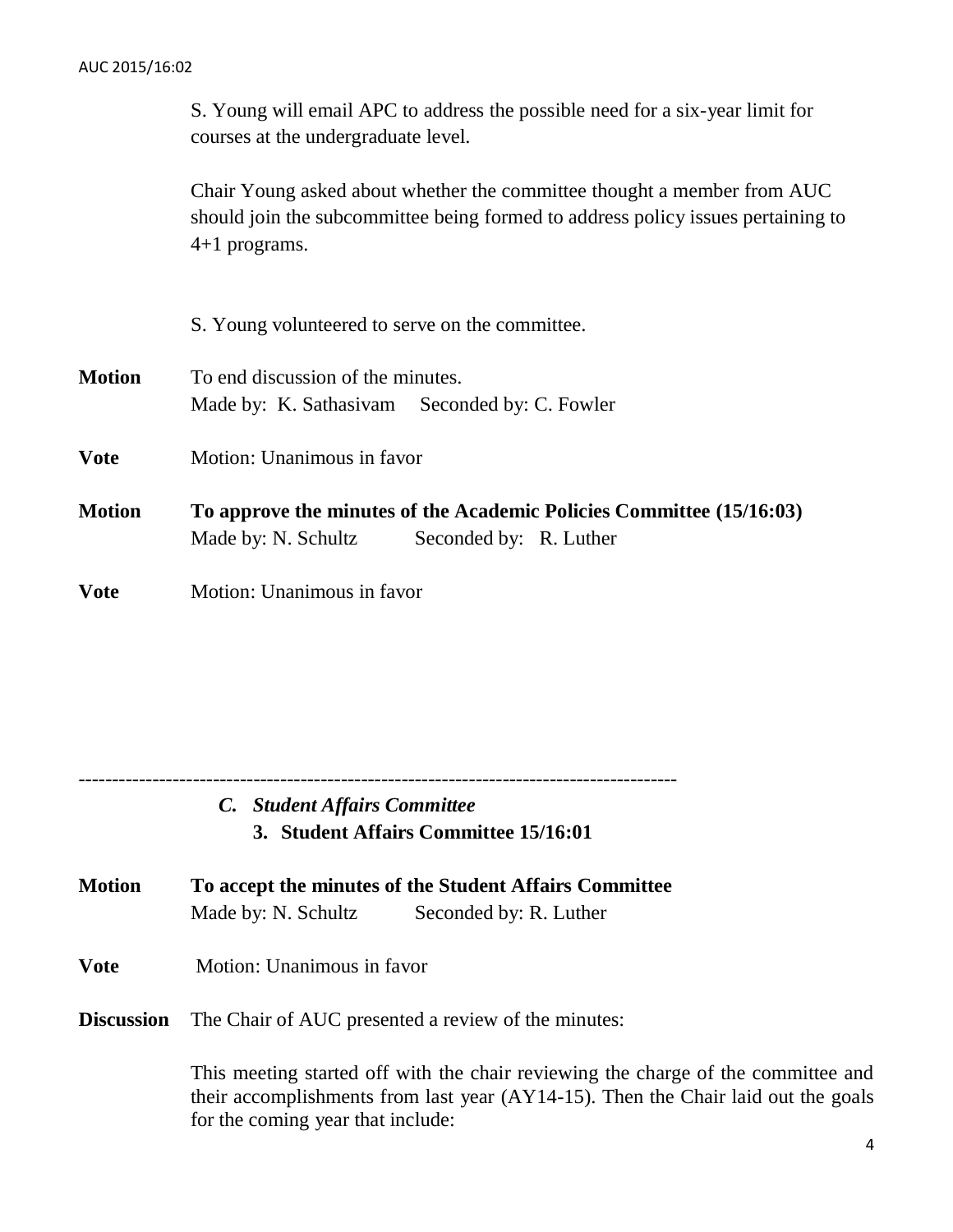Continue to explore SGA relationship Establish forum for student concerns Explore sophomore experience Explore cost savings ideas for books Under New Business there was a discussion of a committee member attending the SGA open meetings. Next there was some discussion and brainstorming about research related to the "Sophomore Experience." Finally the committee discussed options of student advocacy in regards to book costs Chair Young asked if there was any discussion. No Discussion **Motion** To end discussion of the minutes. Made by: R. Luther Seconded by: A. Sullivan **Vote** Motion: Unanimous in favor **Motion To approve the minutes of the Student Affairs Committee (15/16:03)** Made by: N. Schultz Seconded by: R. Luther **Vote** Motion: Unanimous in favor **III. Old Business None** No Old Business ----------------------------------------------------------------------------------------- **IV. New Business** *A. Request from the President* **1. Test Optional Admissions Motion To accept the Test Optional Admissions memo** Made by: K. Sathasivam Seconded by: A. Sullivan **Vote** Motion: Unanimous in favor

**Discussion** The Chair of AUC presented a review of the memo: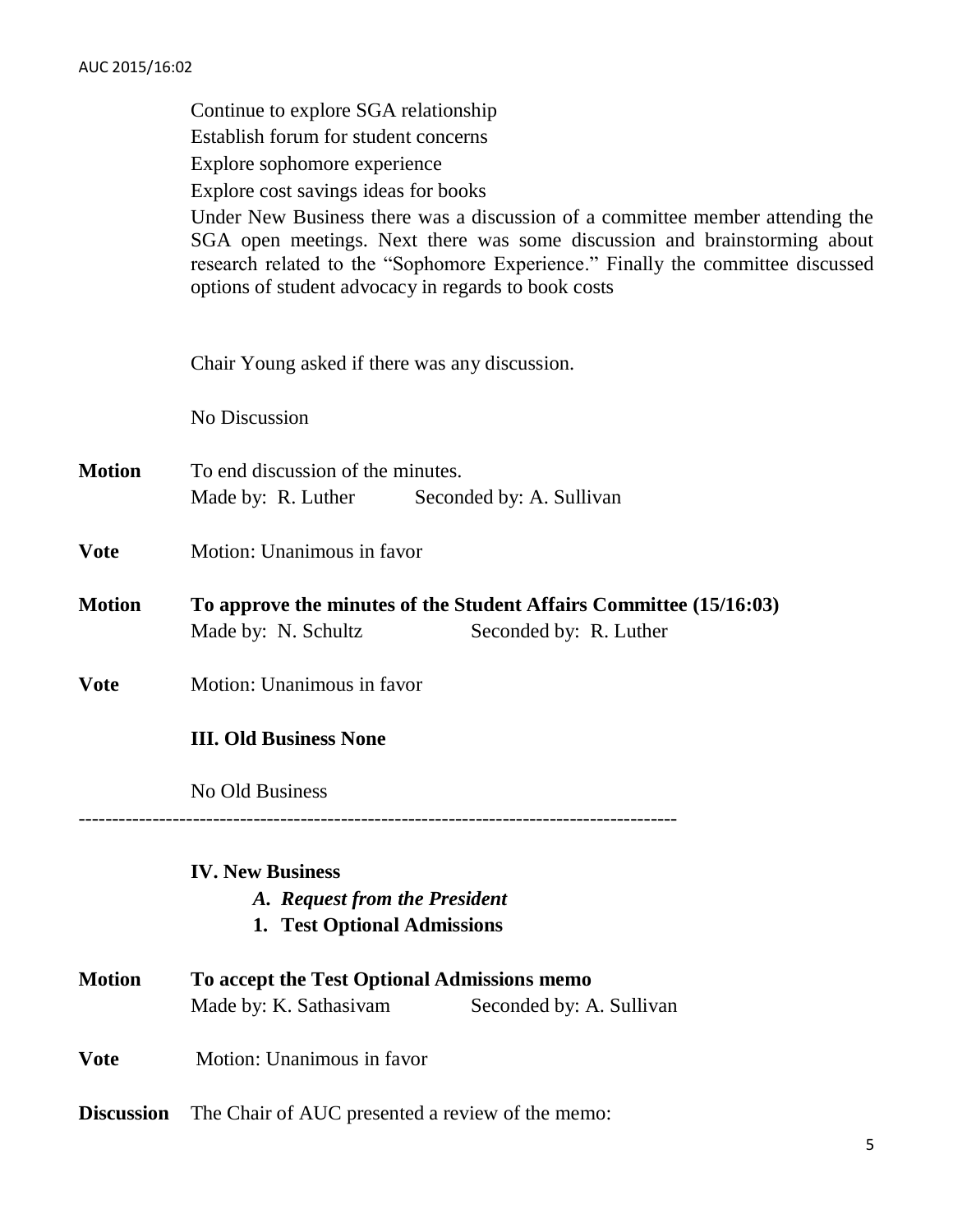.

The Chair of AUC gave a review of the memo from the president. For students applying to SSU for the Fall of 2016, Salem State will promote a "test optional" application process. It has been found that the admissions criteria of academic work and GPA tend to be better indicators of academic success that the standardized tests of SAT and ACT. It is hoped that this option will ensure equitable access for high school students whose academic potential may not be adequately reflected in the standardized tests.

The request from the president is for AUC to work with Academic Affairs and Admissions to review the performance of this program. Preliminary data about students accepted under this program will be available in the spring of 2016. The president also requests that AUC make recommendations regarding committing to test optional admissions from the Fall of 2017 and beyond.

Chair Young asked if there was any discussion

A committee member requested additional data on student's admitted over the last five years as "special admits, adding that the data needs to contain information on academic performance, and another member seconded the need for additional data.

One member requested clarification on whether students admitted as special admits include students from the Summer Bridge Academy,and wondered if the purpose of test optional admissions may be to increase the number of incoming freshman. Another member asked about the "genesis" of test-optional admissions policies, and evidence of faculty input.

Another member raised the concern that the elimination of the SAT/ACT not lead to the use of subjective instruments, such as personal statements and letters of support, but instead be focused on strong objective criteria.

Another member observed that the test-optional standards were not well advertised to the current pool of applicants and given this, there may not be a clean data set to assess performance for the pilot group of students.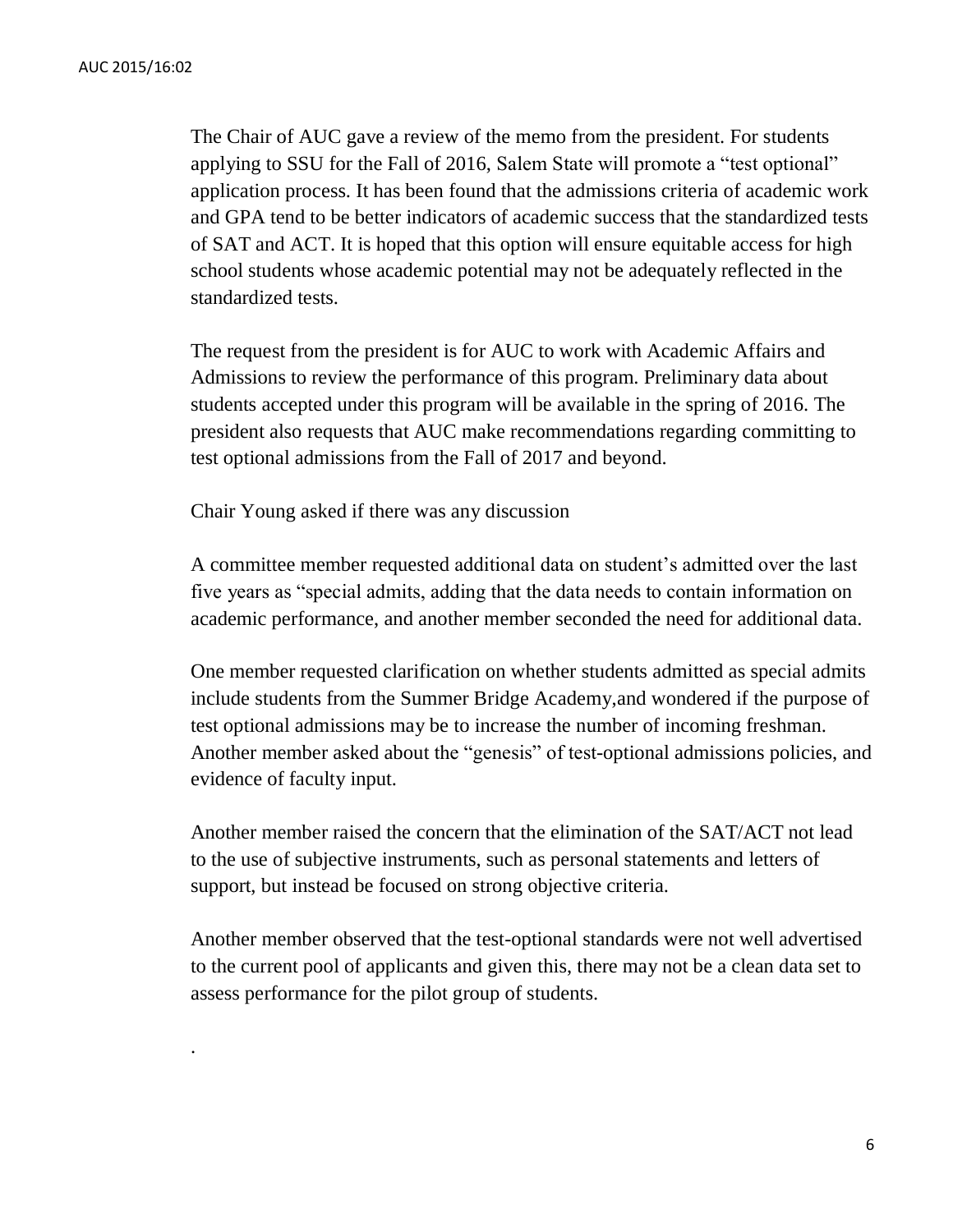It was observed that that the minimum SAT scores required for admission are set by the Department of Higher Education. Another member responded by asking if the test-optional policy conflicts with the minimum SAT score policy set by the Department of Higher Education, and stated that SAT/ACT test requirements helped to minimize variations in GPA and course selection that may exist due to the diversity in the high schools that the applicant pool is drawn from.

Concern was voiced that there are clear differences in the GPAs across all high schools and this may be problematic in test-optional admissions.

S. Young shared recent comments by the Commissioner of Higher Education, during his recent visit to campus for the need to increase access and eliminate barriers for students seeking higher education. It was suggested B. Galinski from admissions might be invited to an AUC meeting to provide further insight.

S. Young stated that AUC committee member, S. James, would be able to help provide clarification and help address some of the concerns of the committee at the 12/18/15 AUC meeting.

Tabling the Test Optional Memo was proposed until further information could be provided.

**Motion** To end discussion of the memo Made by: A. Sullivan Seconded by: C. Fowler **Vote** Motion: Unanimous in favor **Motion** To table the request in the memo Made by: N. Schultz Seconded by: K. Sathasivam **Vote** Motion: Unanimousness in favor to table approval of the request in the memo

Chair Young asked if there was any other new business.

A member expressed concern over the late notice (email invitation sent to campus community on 12/4) for a discussion on diversity being hosted by the Diversity and Multicultural affairs office in partnership with the Student Government Association on Monday, December 7 at 3 pm in Veterans Hall.